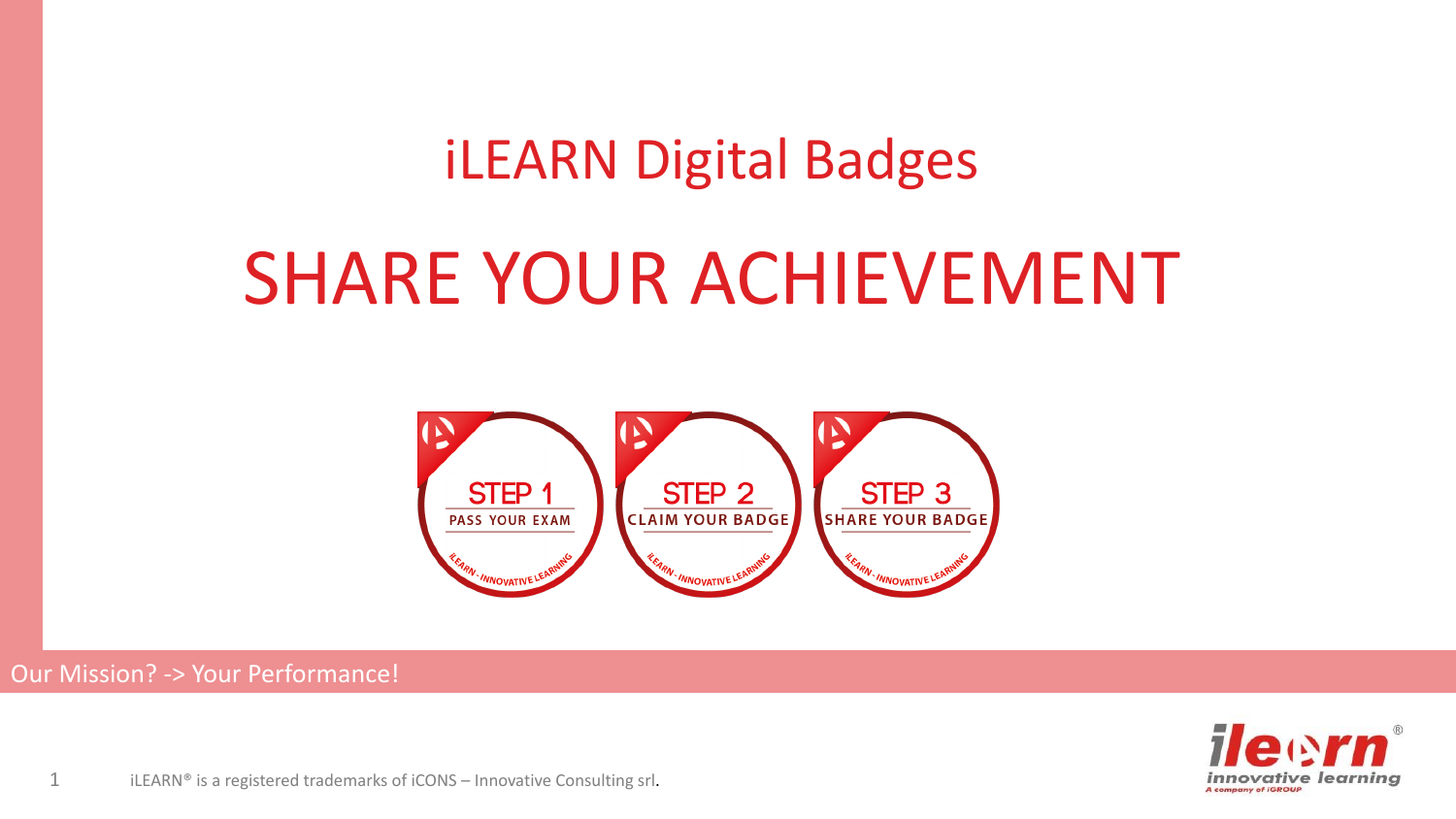### **Share your achievement and exam success in a new way:**

- **Share** a post with your **Digital Badge** directly from the iLEARN **Candidate portal** to the main social networks: **LinkedIn**, **Facebook** and **Twitter**
- **Add** a **Permanent Digital Badge** to your certification section on your **LinkedIn Profile**



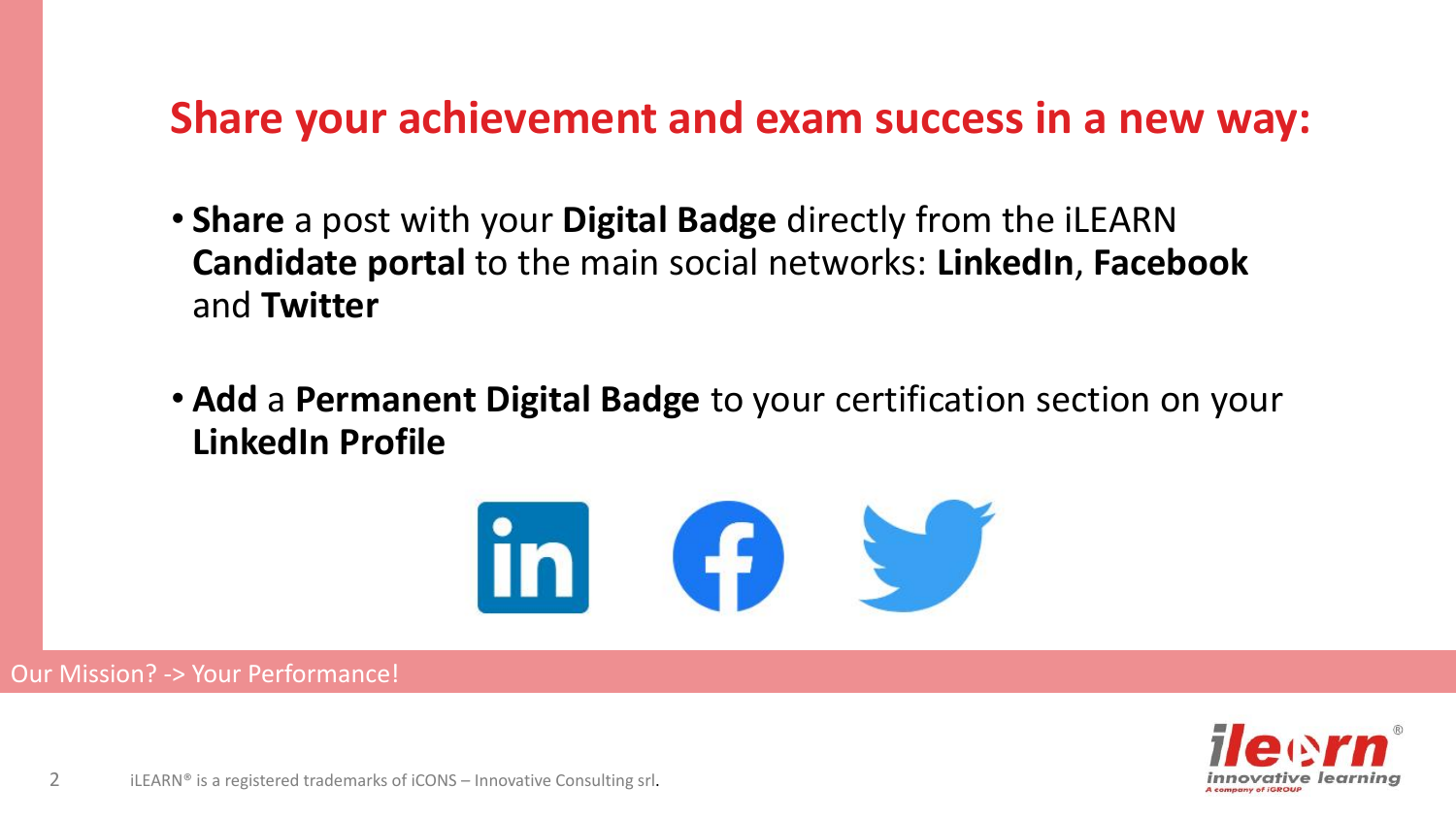

## **Why claim and share your Digital Badge?**

- Display your hard work and validate your expertise
- Promote yourself and your professionalism
- Keep your online CV updated

*After sharing your Digital Badge, anyone can easily verify your achievement and your certification by clicking it. Our Digital Badges can be shared and verified thorugh a simple and secure process. Each Badge includes information about your qualification and your skills.*

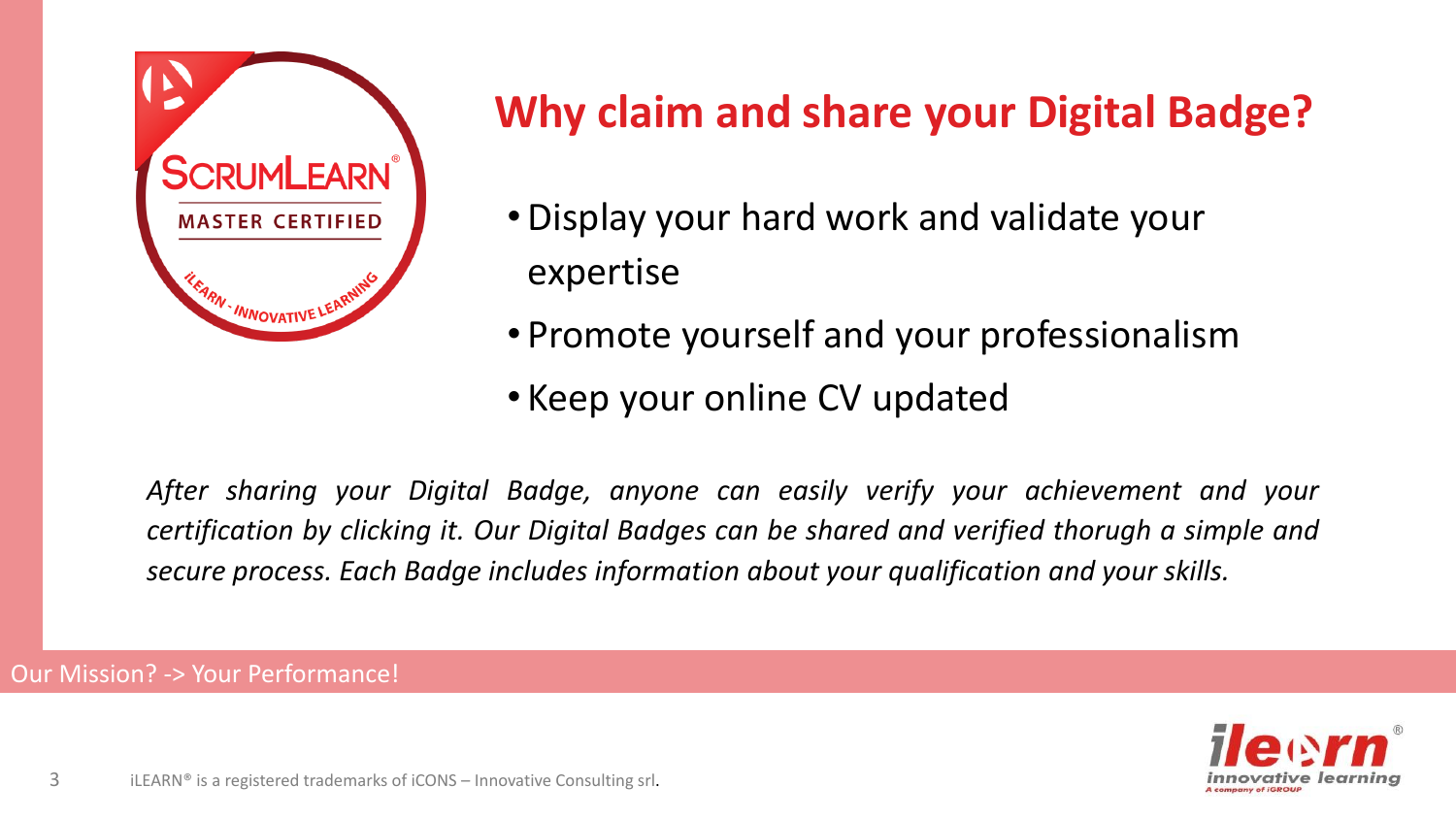# iLEARN Digital Badges

# HOW DO I SHARE MY ACHIEVEMENT?



#### Our Mission? -> Your Performance!



4 **iLEARN®** is a registered trademarks of iCONS – Innovative Consulting srl.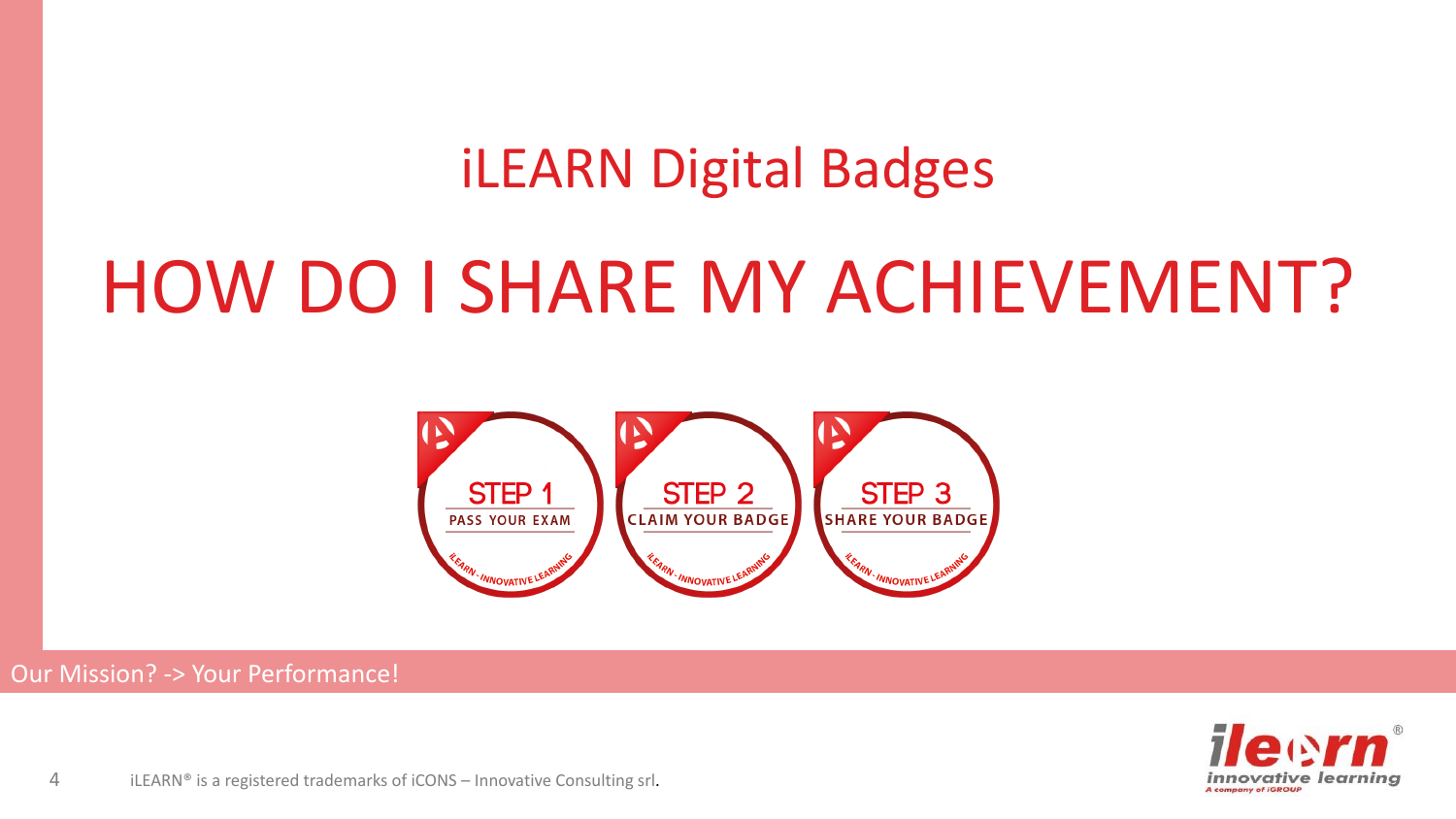## **Step 1: Access the iLEARN Candidate Portal and claim your Digital Badge**

- Log into the iLEARN **[Candidate Portal](https://ilearn.innovativelearning.eu/itmSUITE/).** If you don't remember your credentials, do not hesitate to contact us for support.
- Under the section «**Achieved Certificates**» find your examination and click on the **red switch** to claim and create your **Digital Badge**. You will receive an email confirming the creation of your Digital Badge.



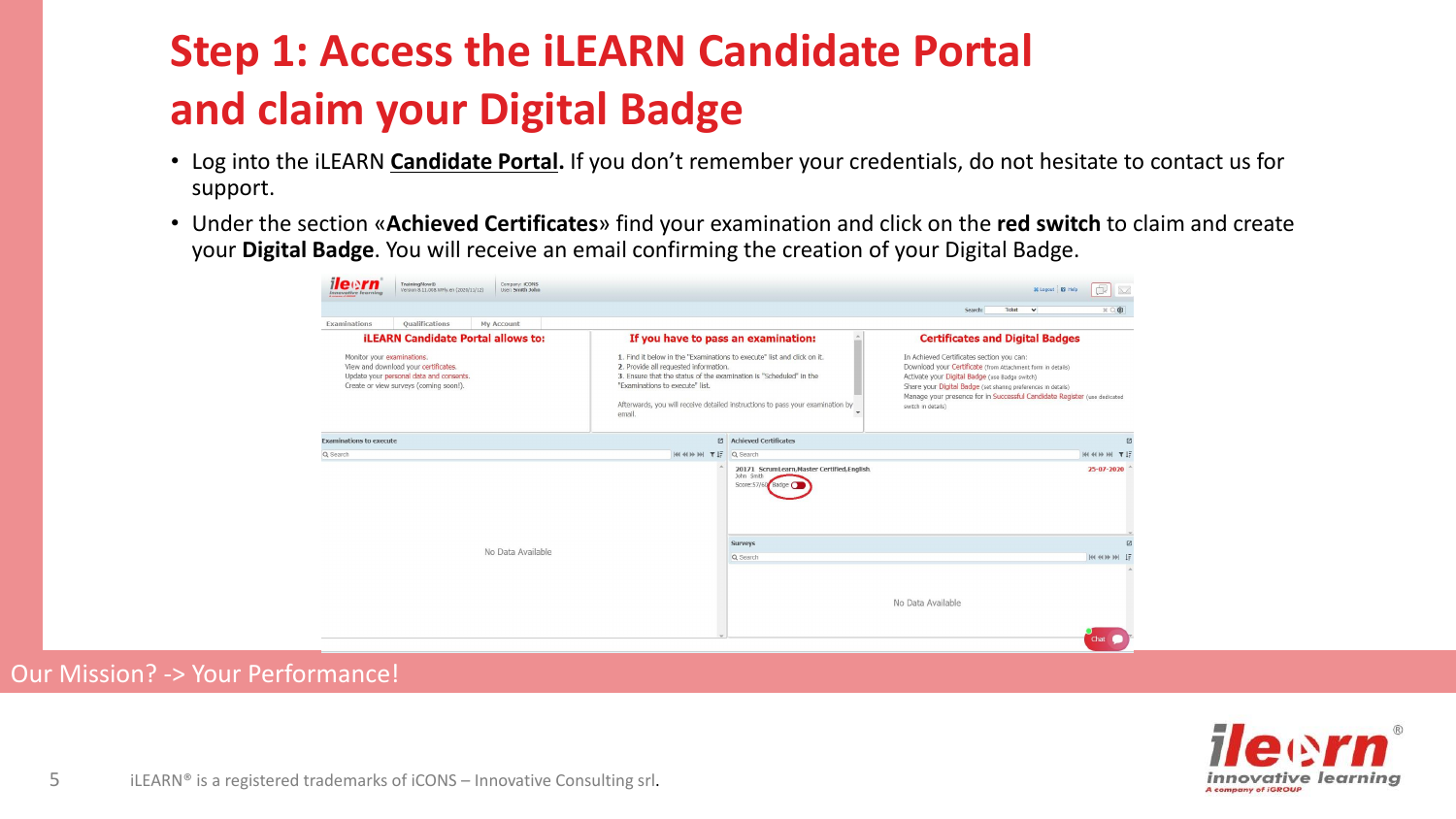### **Step 2: Publish and share your Badge on social networks**

- Select your **examination:** once opened, at the botton of the page you will see a section dedicated to «**Digital Badges**»
- At this step, you may choose to **share** your Digital Badge to **LinkedIn**, **Twitter** or **Facebook** using the corresponding buttons. You can also **manually copy** the link and paste it wherever you want.



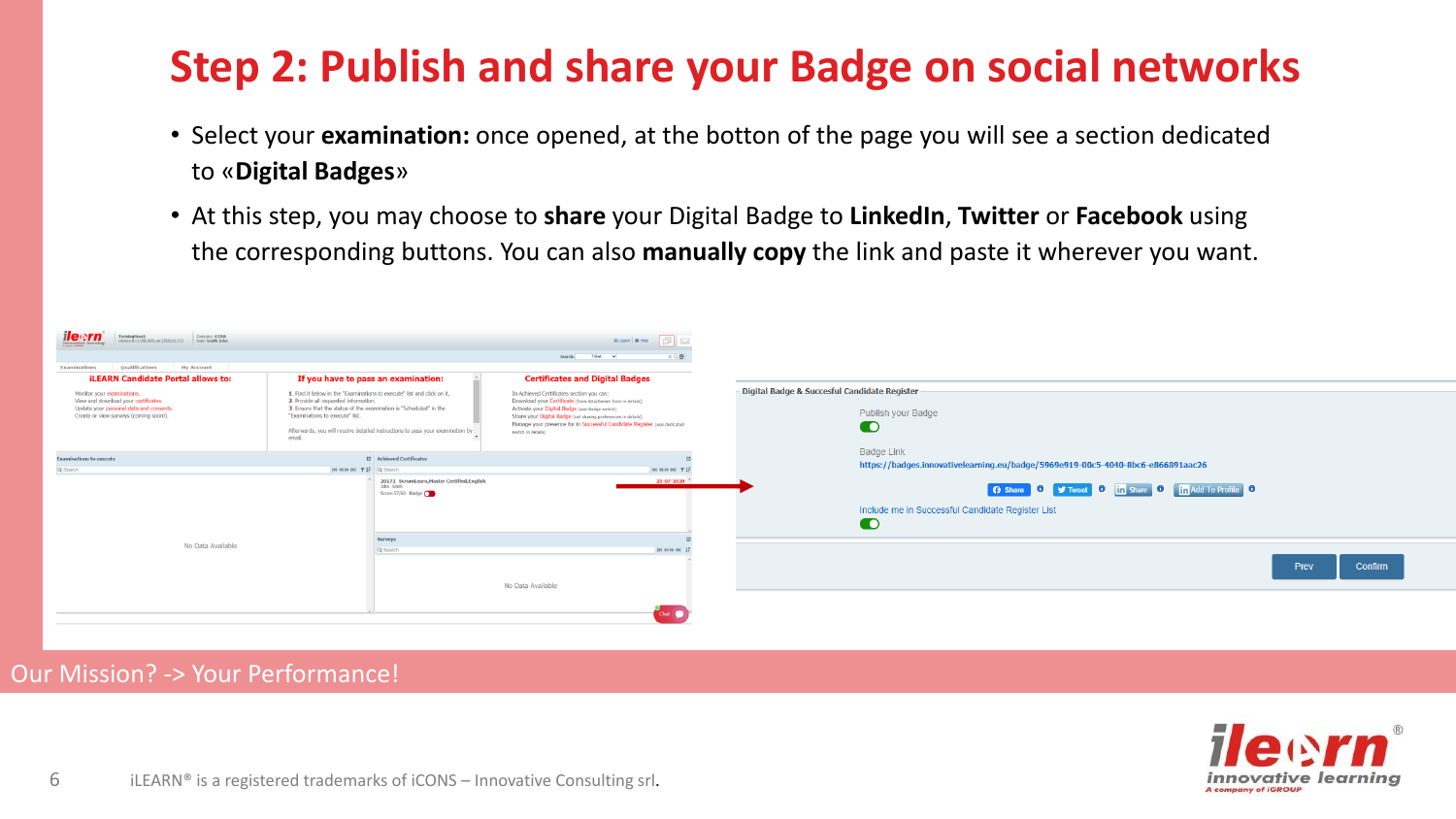### **Step 2: LinkedIn (Share post)**



**To** LinkedIn - Google Chrome

A linkedin.com/sharing/share-offsite/?url=https%3A%2F%2F...

• Select the text to personalise your post.

(Tag @*iLEARN – Innovative Learning* to share your post also with us)



#### Our Mission? -> Your Performance!



 $\frac{1}{2}$ 

 $\Box$ 

 $\times$ 

 $\Theta$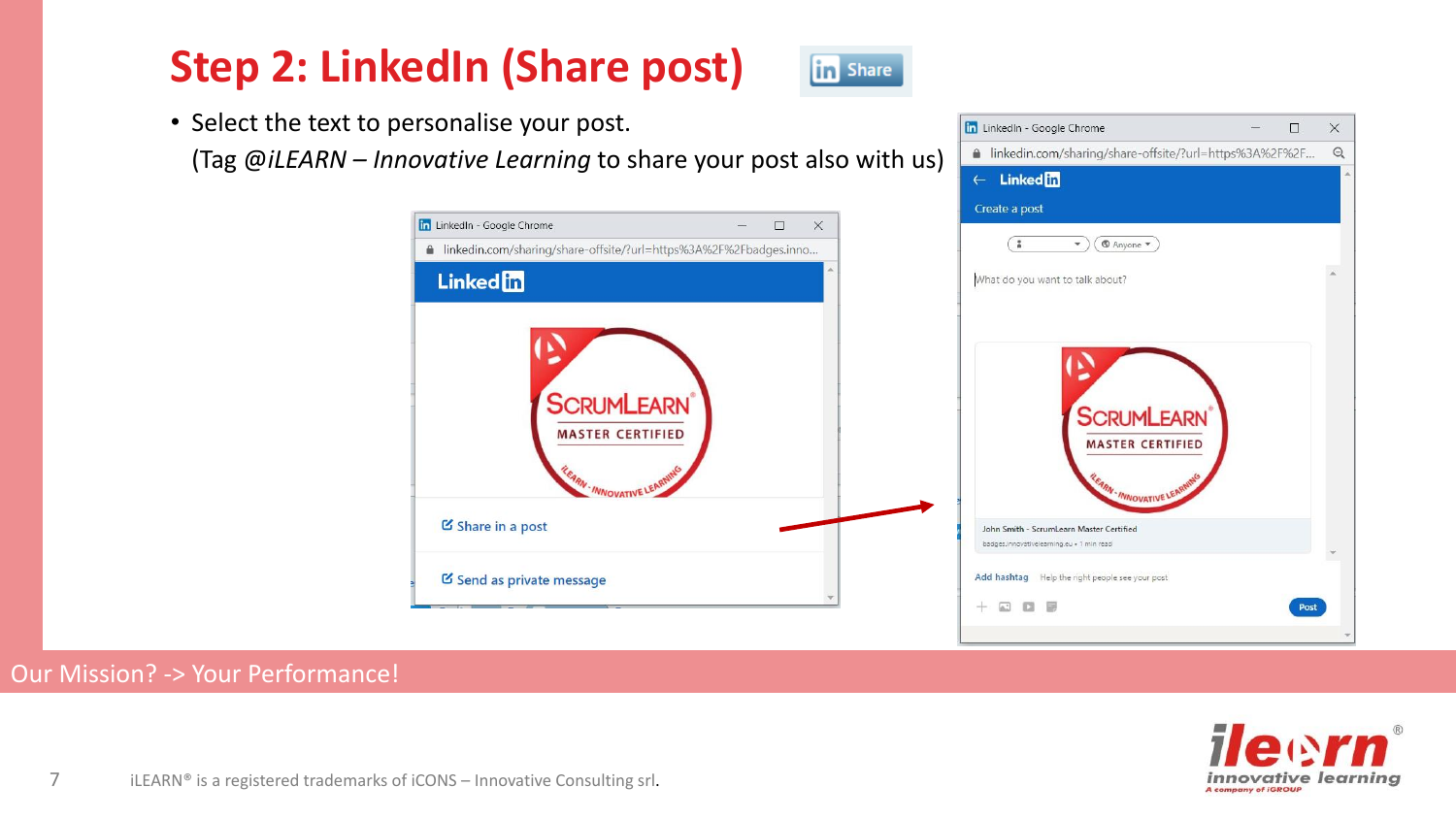### **Step 2: LinkedIn (Add Badge and Certification to Profile CV)**

• Fill in any empty fields using information reported on your **official certificate**

**in** Add To Profile

| Add licenses & certifications                                                                                  |                      | X           |
|----------------------------------------------------------------------------------------------------------------|----------------------|-------------|
|                                                                                                                |                      |             |
| Name *<br>ScrumLearn Master Certified                                                                          |                      |             |
|                                                                                                                |                      |             |
| Issuing Organization *                                                                                         |                      |             |
| <b>Meson</b> iLEARN Innovative Learning                                                                        |                      |             |
| This credential does not expire                                                                                |                      |             |
| Issue Date                                                                                                     | Expiration Date      |             |
| July<br>▼                                                                                                      | Month                | ▼           |
| 2020                                                                                                           | Year                 |             |
| Credential ID                                                                                                  |                      |             |
| 20171                                                                                                          |                      |             |
| Credential URL                                                                                                 |                      |             |
| https://badges.innovativelearning.eu/badge/5969e919-00c5-4040-8bc6-e866891aac26                                |                      |             |
|                                                                                                                |                      |             |
| We no longer share changes to licenses & certifications with your network. Learn how these are shared and when |                      |             |
|                                                                                                                | Save and add another | <b>Save</b> |

![](_page_7_Picture_5.jpeg)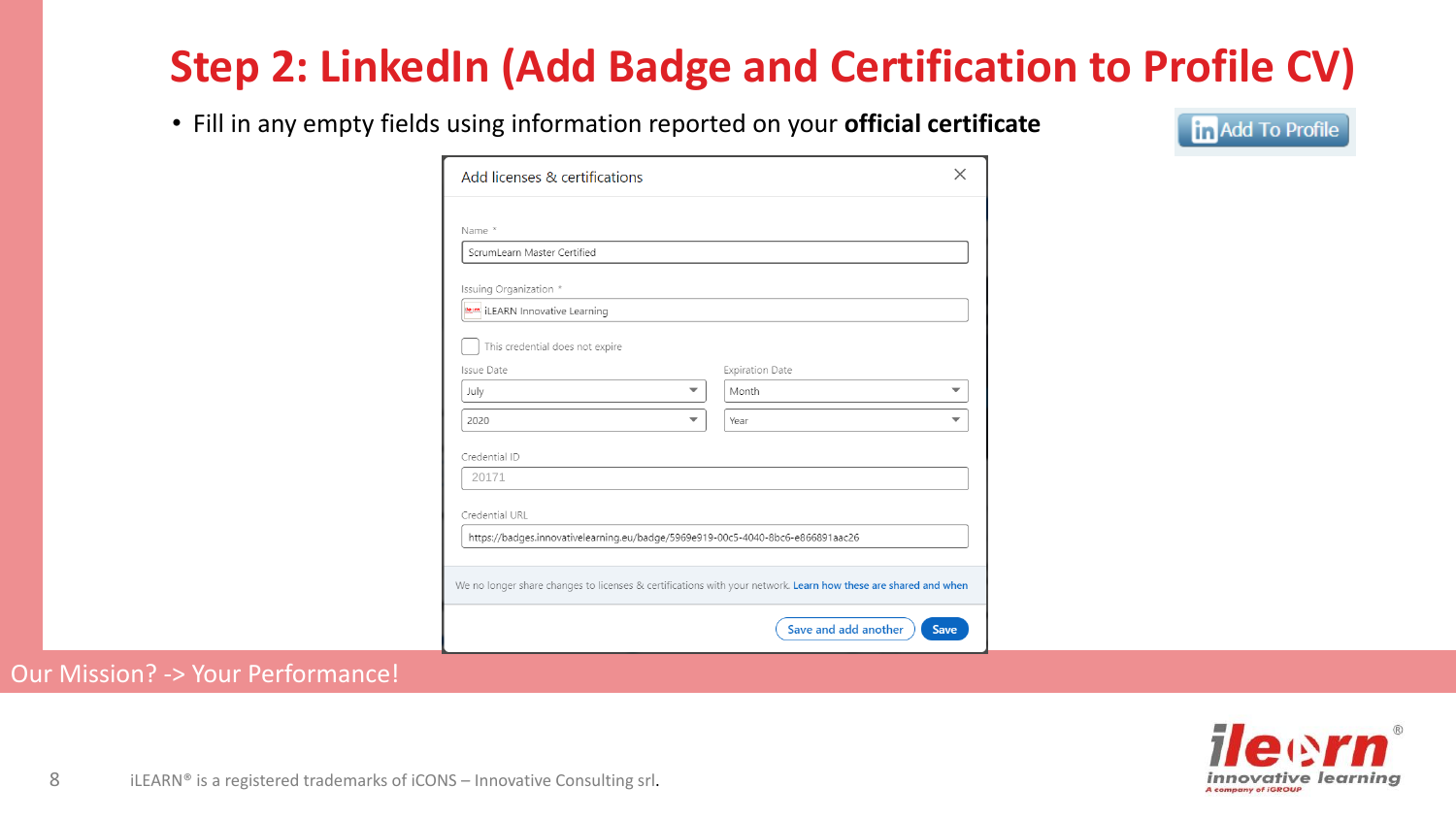### **Step 2: Facebook**

**6** Share

• Select the text to personalise your post.

![](_page_8_Picture_3.jpeg)

![](_page_8_Picture_5.jpeg)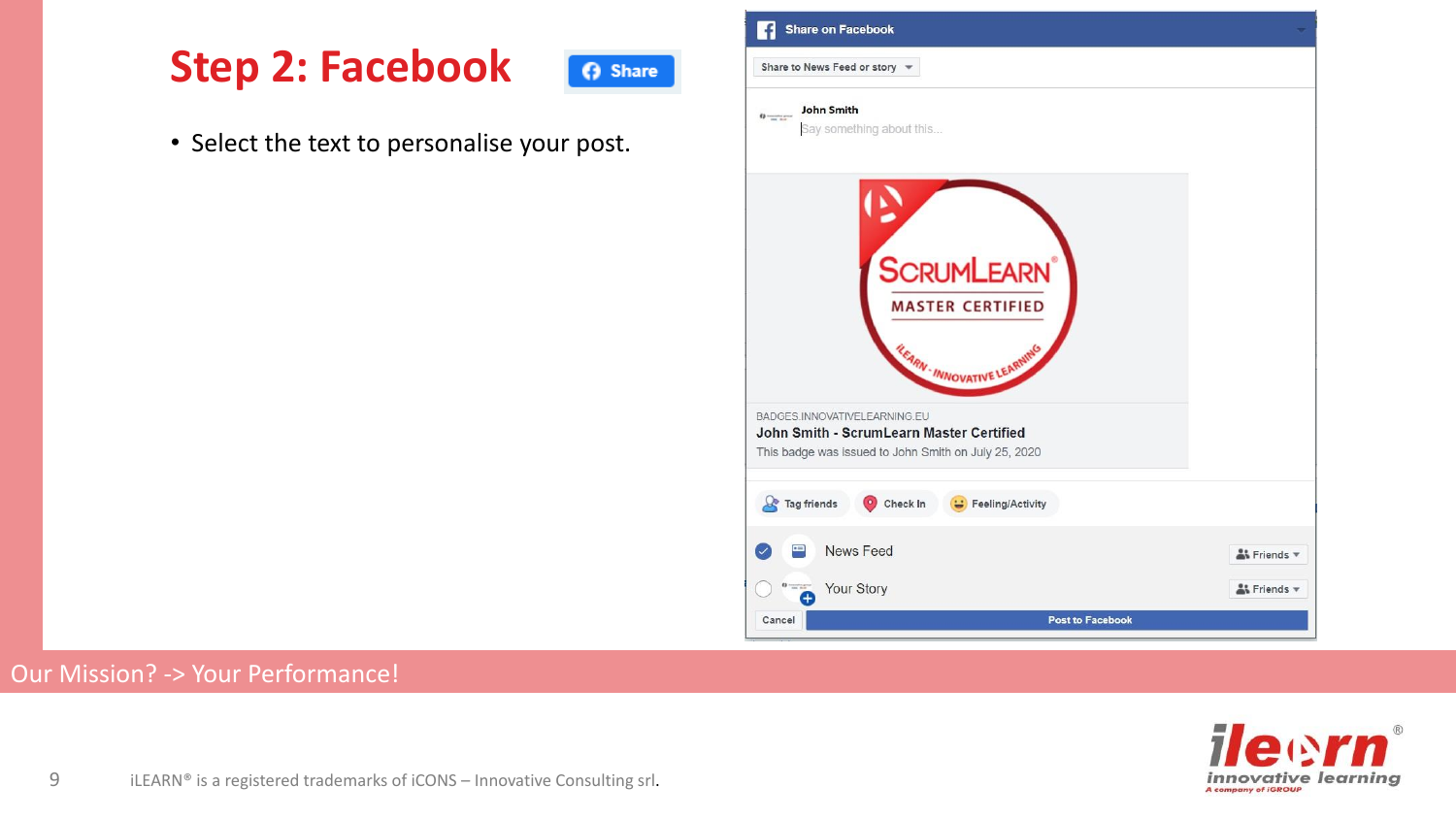### **Step 2: Twitter**

 $\blacktriangleright$  Tweet

• Select the text to personalise your post.

![](_page_9_Picture_3.jpeg)

 $\times$ 

This badge wass issued to John Smith on July 25, 2020 https://badges.innovativelearning.eu/badge/5969e919-00c5-4040-8bc6-e866891aac26 #ilearn

![](_page_9_Figure_5.jpeg)

![](_page_9_Picture_7.jpeg)